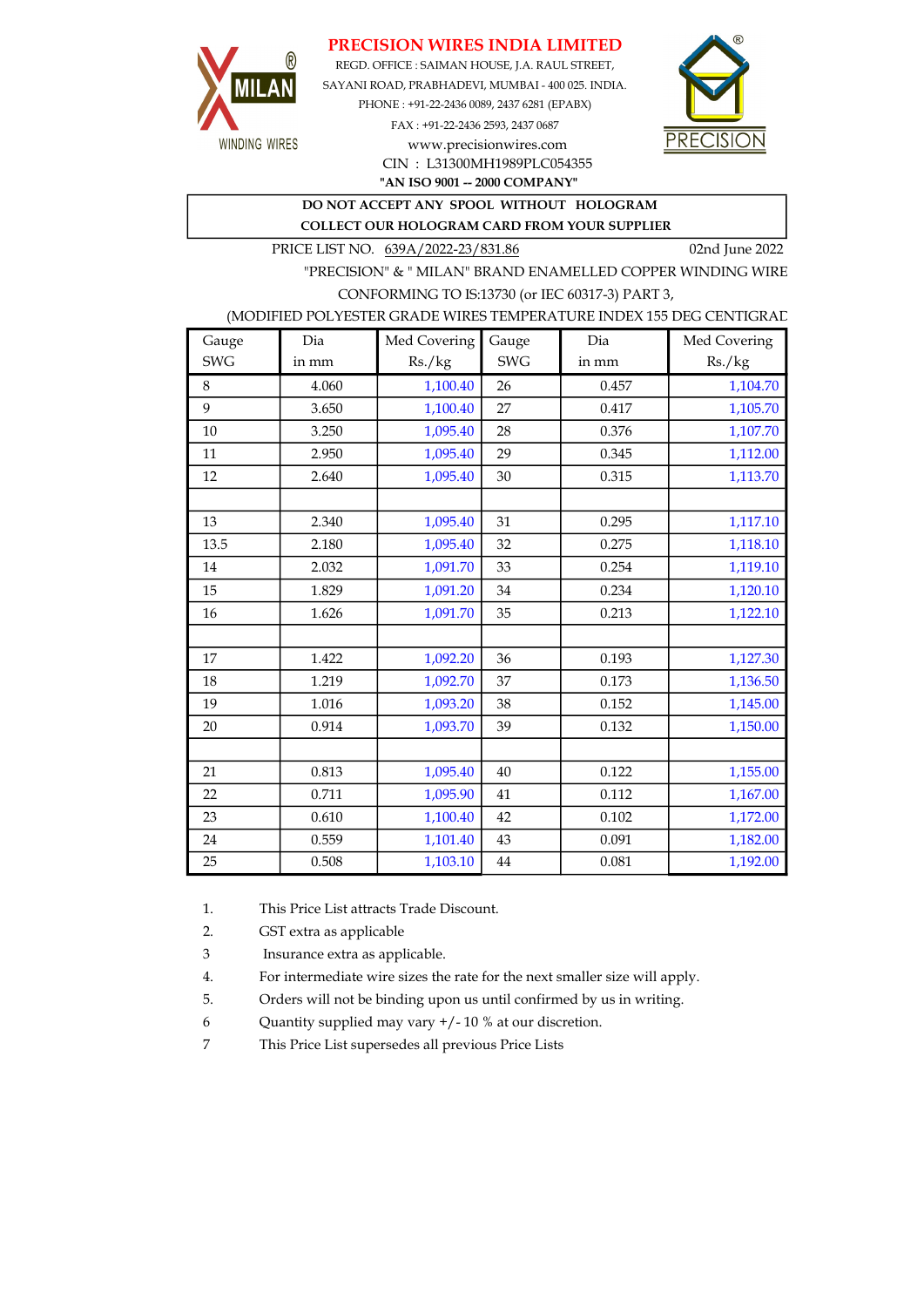

## PRECISION WIRES INDIA LIMITED

REGD. OFFICE : SAIMAN HOUSE, J.A. RAUL STREET, CIN : L31300MH1989PLC054355 SAYANI ROAD, PRABHADEVI, MUMBAI - 400 025. INDIA. PHONE : +91-22-2436 0089, 2437 6281 (EPABX) FAX : +91-22-2436 2593, 2437 0687 www.precisionwires.com



"AN ISO 9001 -- 2000 COMPANY"

DO NOT ACCEPT ANY SPOOL WITHOUT HOLOGRAM COLLECT OUR HOLOGRAM CARD FROM YOUR SUPPLIER

PRICE LIST NO. 639B/2022-23/831.86 02nd June 2022

"PRECISION" & " MILAN" BRAND ENAMELLED COPPER WINDING WIRE CONFORMING TO IS:13730 PART 13, ( IEC 60317-13)

#### (DUAL COATED WIRES CLASS H+ WIRES TEMPERATURE INDEX 200 DEG CENTIGRAD

| Gauge      | Dia   | Med Covering | Gauge      | Dia   | Med Covering |
|------------|-------|--------------|------------|-------|--------------|
| <b>SWG</b> | in mm | Rs./kg       | <b>SWG</b> | in mm | Rs./kg       |
| 8          | 4.060 | 1,125.20     | 26         | 0.457 | 1,126.90     |
| 9          | 3.650 | 1,125.20     | 27         | 0.417 | 1,128.40     |
| 10         | 3.250 | 1,122.20     | 28         | 0.376 | 1,129.90     |
| 11         | 2.950 | 1,122.20     | 29         | 0.345 | 1,133.40     |
| 12         | 2.640 | 1,122.20     | 30         | 0.315 | 1,134.40     |
|            |       |              |            |       |              |
| 13         | 2.340 | 1,122.20     | 31         | 0.295 | 1,137.30     |
| 13.5       | 2.180 | 1,122.20     | 32         | 0.275 | 1,138.30     |
| 14         | 2.032 | 1,117.70     | 33         | 0.254 | 1,139.30     |
| 15         | 1.829 | 1,117.20     | 34         | 0.234 | 1,140.30     |
| 16         | 1.626 | 1,117.70     | 35         | 0.213 | 1,142.30     |
|            |       |              |            |       |              |
| 17         | 1.422 | 1,118.20     | 36         | 0.193 | 1,146.80     |
| 18         | 1.219 | 1,118.70     | 37         | 0.173 | 1,153.80     |
| 19         | 1.016 | 1,119.20     | 38         | 0.152 | 1,162.30     |
| 20         | 0.914 | 1,119.70     | 39         | 0.132 | 1,167.30     |
|            |       |              |            |       |              |
| 21         | 0.813 | 1,121.40     | 40         | 0.122 | 1,172.30     |
| 22         | 0.711 | 1,121.90     | 41         | 0.112 | 1,184.30     |
| 23         | 0.610 | 1,123.90     | 42         | 0.102 | 1,192.30     |
| 24         | 0.559 | 1,124.90     | 43         | 0.091 | 1,199.30     |
| 25         | 0.508 | 1,125.90     | 44         | 0.081 | 1,209.30     |

- 1. This Price List attracts Trade Discount.
- 2. GST extra as applicable
- 3 Insurance extra as applicable.
- 4. For intermediate wire sizes the rate for the next smaller size will apply
- 5. Orders will not be binding upon us until confirmed by us in writing.
- 6. Quantity supplied may vary  $+/-10\%$  at our discretion.
- 7 This Price List supersedes all previous Price Lists



## PRECISION WIRES INDIA LIMITED

REGD. OFFICE : SAIMAN HOUSE, J.A. RAUL STREET, SAYANI ROAD, PRABHADEVI, MUMBAI - 400 025. INDIA. PHONE : +91-22-2436 0089, 2437 6281 (EPABX)

> www.precisionwires.com CIN : L31300MH1989PLC054355 FAX : +91-22-2436 2593, 2437 0687